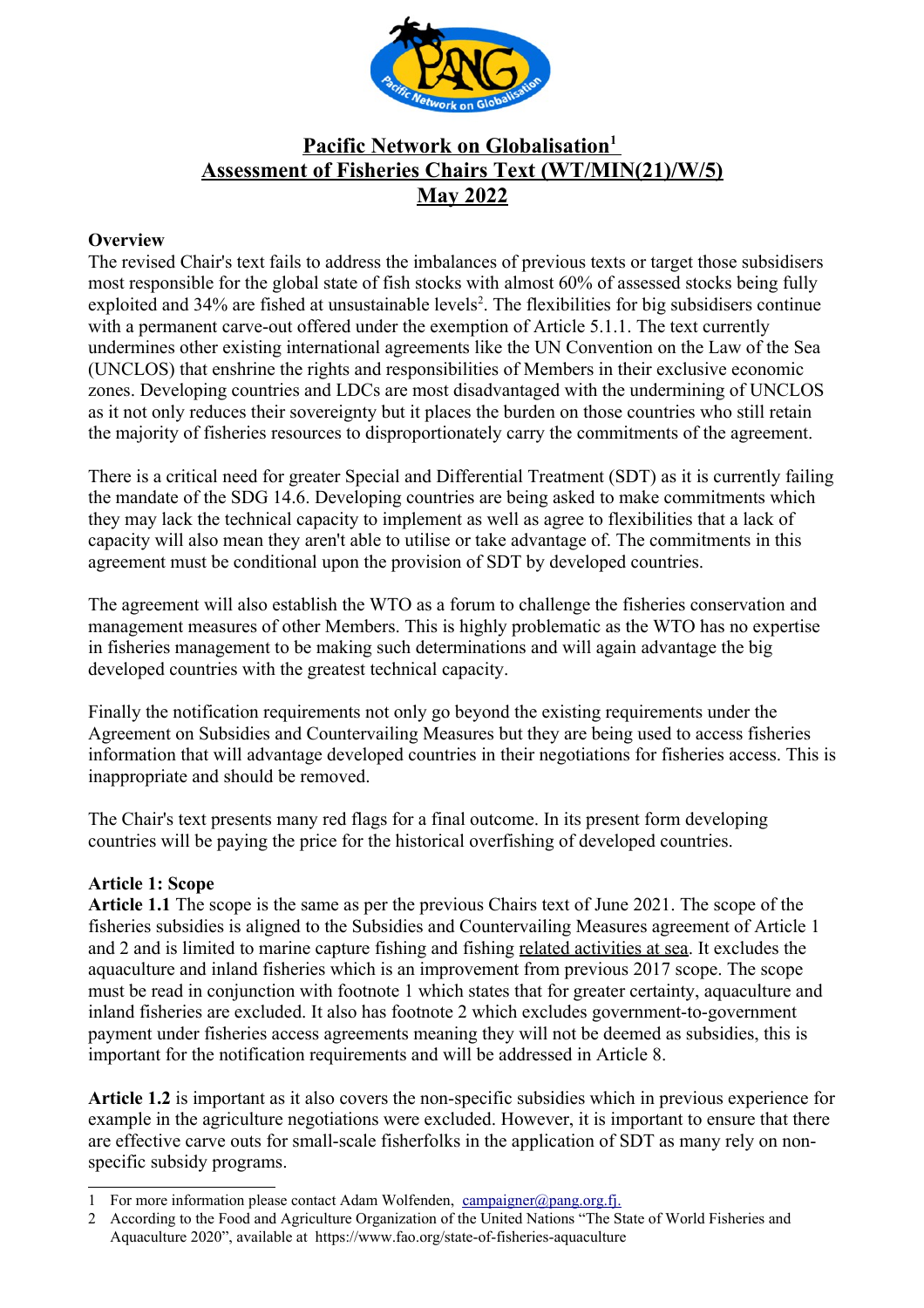#### **Article 2: Definitions**

The definitions are the same as the previous Chair's texts in June and November. All the definitions are uplifted from the Port State Measures Agreement (PSMA) but not all countries are parties to PSMA so having such a formulation and having it legally binding on some members would have implications.

Under **Article 2(c)** the definition of "fishing related activities" captures onshore processing as it states that "fishing related activities means any operation, in support of, or in preparation for, fishing, including the landing, packaging, processing, transhipping or transporting of fish that have been previously landed at a port, as well as the provisioning of personnel, fuel, gear and other supplies at sea". This is capturing the entire fisheries value chain. There is little change in these articles however the definition in 2(c) needs to be refined to make explicit that it is only for those activities carried out at sea. The Chair stated in his accompanying remarks that "it is clearly understood among Members" that it only applies to the activities at sea in the definition however there is little reason as to why this shouldn't be explicit in the text to ensure consistency and clarity of the bounds of this. The reservations about altering text taken from the PSMA isn't a sufficient reason.

*Recommendation* – The definition in Article 2(c) is refined to make it explicit that "fishing related activities" in the context of this agreement only applies to those activities in the definition that are at-sea activities.

#### **Article 3: Subsidies Contributing to IUU Fishing**

There have only been minor changes from the chairs text formulation of June 2021. However, countries need to be cognisant about the implications as previously explained.

#### **Article 3.1**

The key change in the text is the inclusion of "or fishing related activities in support of IUU fishing" at the end of the prohibition on subsidies to IUU fishing. Given the problems mentioned above with the definition of "fishing related activities" including such language in this article will increase the capture of the fisheries value chain. The experience of Members from the imposition of unilateral measures on IUU fishing and the subsequent economic implications across processing, ports, and state responsibilities should be borne in mind when discussing the expansive nature of the changes to the text and their capture of the fisheries value chain.

*Recommendation* – The text "or fishing related activities in support of IUU fishing" should be removed to avoid any concerns.

#### **Article 3.3**

This Article has undergone change from the previous text with the two alternatives in Article 3.3(b) replaced. The current text in Art3.3(b) needs to be checked against any domestic or RFMO processes to ensure that they are not being undermined at the WTO. The inclusion of the more prescriptive option in this article raises questions about the capacity challenges for developing countries to make such determinations and as such there must be SDT allocation to support capacity.

*Recommendation* – In relation to the IUU commitments as per Art 3.3, developed countries must provide capacity building and technical assistance in relation to the development on institutional capacity for proper reporting, proper regulating of IUU measures.

#### **Article 3.6**

This Article appears to be attempting to bring the Port States Measures Agreement into the negotiations. This is not necessary as it is a separate instrument and does not need to be included in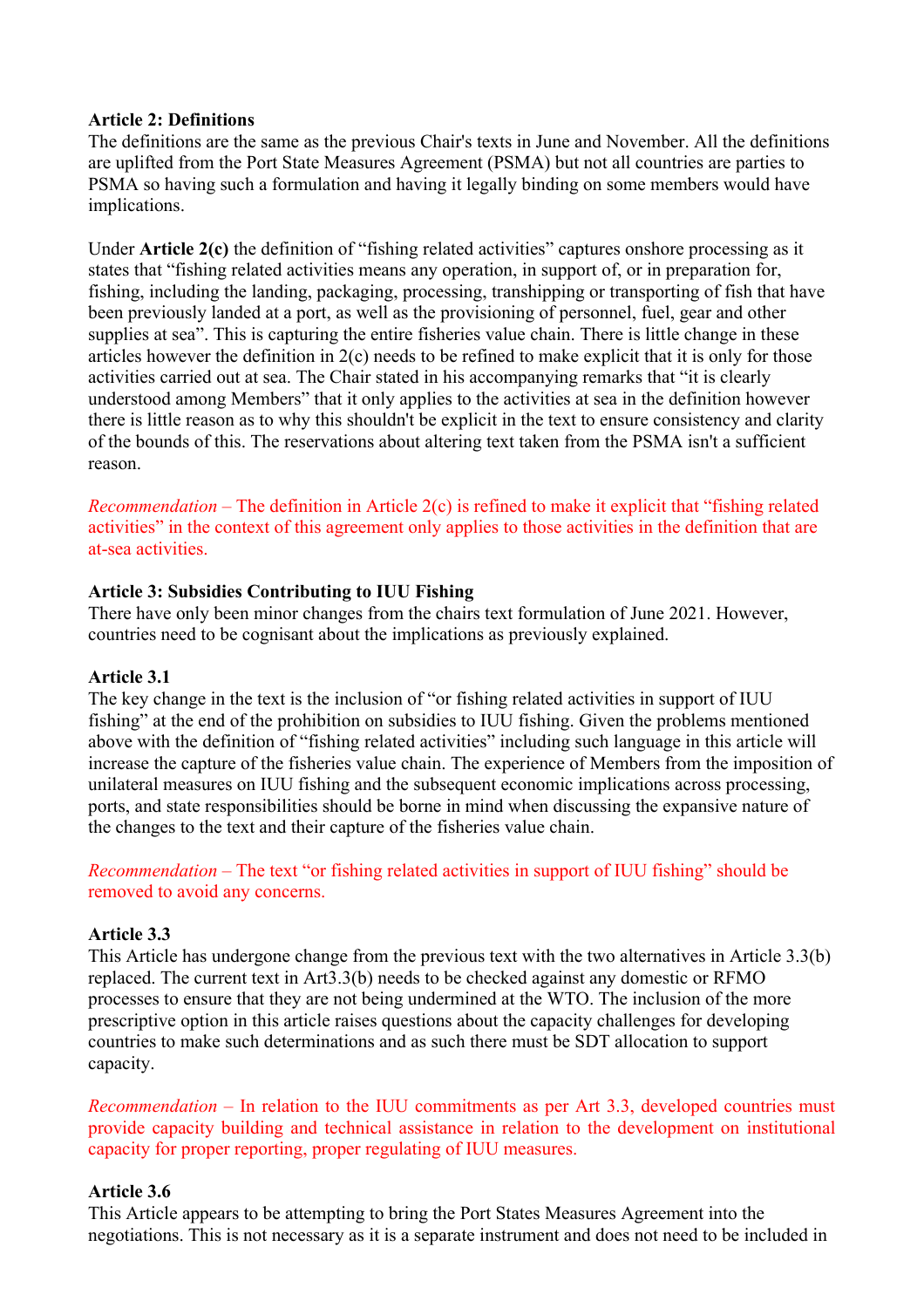the WTO Fisheries Subsidies outcome.

#### **Article 3.8**

The square brackets around duration and geographic limits for the application of SDT are now both in square brackets as seen here: [For a period of [2] years from the date of entry into force of this [Instrument], subsidies granted or maintained by developing country Members, including leastdeveloped country (LDC) Members, for low income, resource-poor and livelihood fishing or fishing related activities up to [12] nautical miles measured from the baselines shall be exempt from actions based on Articles 3.1 and 10 of this [Instrument].]

This is a welcome development and reflective of the concerns expressed by many members in the negotiations. The are many capacity issues as mentioned above for developing countries within Article 3 and the current formulation of flexibilities is insufficient.

The two year transition period is not enough for developing countries to develop the capacities needed to meet the requirements in Articles 3.5, and 3.7. There are also many small-scale fishers who undertake unreported fishing that would be considered in breach of this agreement and it is unlikely that developing countries will be able to implement the necessary supports to prevent this (like ensuring technical capacity or local authorities etc).

The geographic limit must be expanded to the entire EEZ (200nm). This is not only on account of many small-scale fishers fishing beyond the 12nm area but also to ensure consistency with UNCLOS rights that currently exist.

Finally the cumulative criteria of "low income, resource-poor and livelihood fishing" needs greater clarity as to how that is to be determined. As it currently exists the criteria may be exclusionary for many small-scale fishers who rely on subsidies.

*Recommendation* – Members' existing rights under UNCLOS should be maintained under commitments taken in this Article.

*Recommendation* – In relation to the IUU commitments as per Article 3, developed countries must provide capacity building and technical assistance in relation to the development on institutional capacity for proper reporting, proper regulating of IUU measures. The developed countries must also provide technical assistance and capacity building in transfer of technology for IUU determination and also assessment for developing countries and least developed countries. The developed countries must provide technical assistance and capacity building in proper monitoring, control and surveillance infrastructure and systems for developing countries and LDCs. The developed countries must provide technical assistance and capacity building in research and development to developing countries and least developed countries.

# **Article 4: Subsidies Regarding Overfished Stocks**

**Article 4.3**

This provision allows the use of subsidies provided that they are aimed at rebuilding a stock to a biologically sustainable level. This provision opens up the Member to be challenged on the subsidies provided in this area as the Member has to prove that the management measures taking place meet the formulation for biologically sustainable stock based on the data available to it.

There are a number of concerns here, firstly is the need to ensure that Members are able to determine the status of their stocks through a variety of metrics that are available to the Member and importantly recognised by them. This avoids other Members producing data and challenging the stock status based on other data that may not be relevant.

Secondly this also represents a capacity challenge for many developing country governments to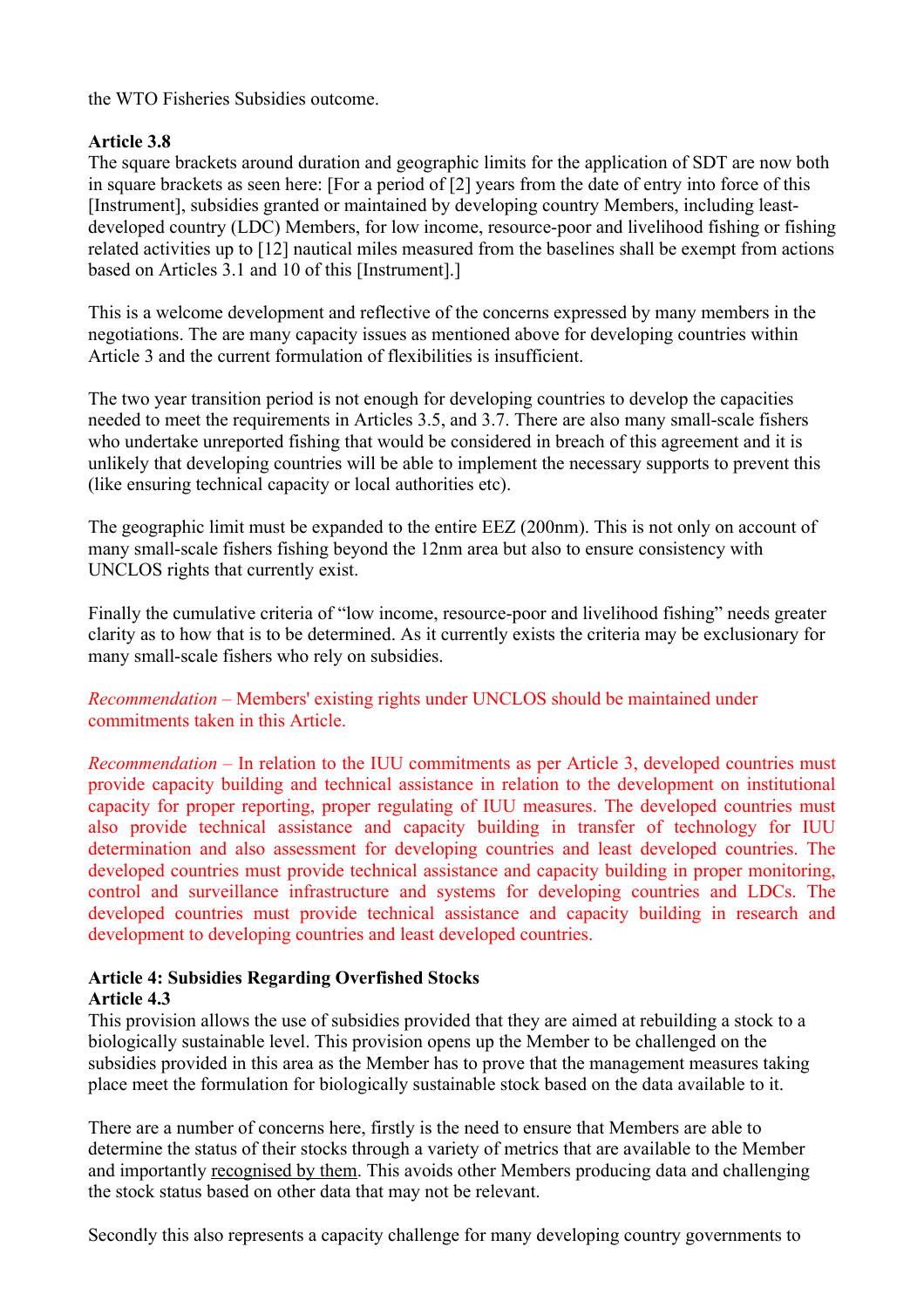meet. There must be dedicated capacity building and technical assistance components to such provisions relating to stock assessments to make them accessible to all Members.

*Recommendation* – There must be established Technical Assistance and Capacity Building (TA/CB) support for developing countries to be able to utilise this provision. This needs to be more than the establishment of a voluntary fund. Secondly the data must be recognised by the Member in considering the biologically sustainable stock assessments, not just 'available' to the Member.

Recommendation: In relation to the fish stock in overfished condition, developed countries must provide technical assistance and capacity building as well as transfer knowledge and technology to developing countries and LDCs to enable them to undertake proper stock assessment in order for them to meet the complex conditions stipulated in footnote 10 on fish stock assessment. The developed countries must also provide the institutional infrastructure and institutional capacity building in relation to the fish stock assessment.

#### **Article 4.4**

The same concerns regarding the time and geographic based limits discussed in Article 3.8 apply here. Two years and a 12nm geographical limit are insufficient and undermine existing sovereign rights enshrined under UNCLOS.

#### **Article 5: Subsidies Contributing to Overcapacity and Overfishing Article 5.1**

The list of subsidies considered to contribute to overfishing and overcapacity apply to most subsidises used to build domestic fishing capacity. This will derail the fisheries sector development of countries that aim to domesticate their fisheries sector or are in the process of doing so. Moreover, it will affect the future economic development of countries depending on the fisheries sector. Currently many developing countries rely on DWFN to fish their resources, limiting the gains that can be retained. **Article 5.1(i)** addresses subsidies for fishing in another Member's jurisdiction. While this is now subject to the exemptions to Art5.1 there are still questions about how this advantages DWFN who have the capacity to subsidise access to fisheries over domestic fleets who rely on discounted access prices in domestic waters (like currently exists under the Parties to the Nauru Agreement [PNA] Members).

The comprehensive nature of this list is important as they may only be accessed through the exemptions that may apply.

One exemption **Article 5.1.1** offers an exemption on the condition that Members can demonstrate that measures are in place to maintain stocks at biologically sustainable levels. This article maintains the same approach in determining this as in Art4.3 and with it the same issues regarding the capacity of developing countries to be able to meet those requirements. This is also a problematic approach as the method for "demonstrating" isn't defined and opens up Members to being challenged on their management measures in the WTO, a body that has no expertise on these matters.

The Chair, in his comments to the new text presented the notion that just by meeting the notification requirements would in most cases be considered as having been 'demonstrated' and that the approach factors in the subsidies and the management issues (again turning the WTO into an adjudicator on management measures). While the onerous nature of the notification requirements will be mentioned below this is not enough to make legally binding decisions upon. The text opens up the possibility for other members to challenge the management measures of a Member and this will advantage those developed country members who have the capacity to manage their stocks, meet the notification requirements as well as potentially challenge the measures being presented.

There have already been many experiences of developed countries (like the EU) implementing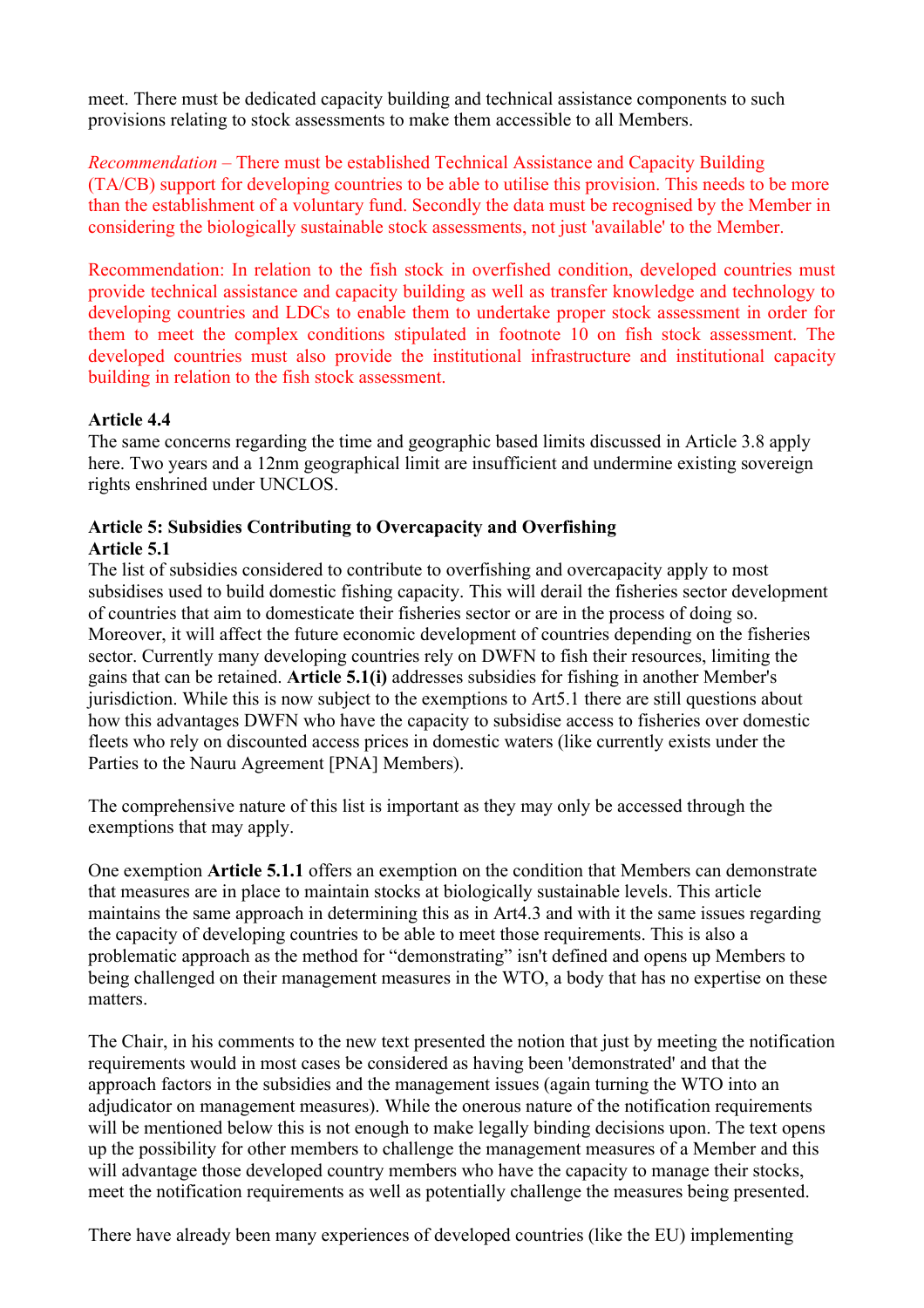unilaterally measures against a country based on their fisheries management measures (the yellow and red card approach). There has also been pressure from New Zealand on the PNA over its use of the Vessel Day Scheme, despite being regarded as a high quality standard in sustainability. This highlights the existing experiences of developed countries having the capacity to challenge the management measures of other countries and the current text will allow these challenges to be multilateralised. This does little to address the institutional capacity and infrastructure needs that many developing countries have.

This article enshrines the existing asymmetries in fisheries sector and industrial fishing capacity and offers in effect a permanent carve-out for those who can subsidise to not only continue to do so in their own waters but the waters of other Members. The text fails to address the issues from a point of common but differentiated responsibility and ignores the decades of subsidisation and overfishing by developed country fleets that are a major contributor for the state of global fish stocks. Instead developing countries are being asked to shoulder the burden.

*Recommendation* – Similarly to Article 4.3 there are a number of changes that need to be made to best protect developing countries from having their management measures challenged as well as the TA/CB support needed to allow them the ability to be able to access any exemptions.

*Recommendation* – In relation to the over fishing and overcapacity, developed countries must provide technical assistance and capacity building as well as transfer knowledge and technology to developing countries and LDCs to enable them to undertake proper stock assessment in order for them to meet the complex conditions stipulated in footnote 10 on fish stock assessment. The developed countries must also provide the institutional infrastructure and institutional capacity building in relation to the fish stock assessment.

#### **Article 5.3**

The option presented in ALT1 lacks clarity. ALT2 in this article is most clear about the interplay between a subsidising member and its jurisdiction over it. The final part of ALT2 however should be removed as it is too ambiguous and not related to the key issue at hand regarding subsidisation to vessels under the subsidising members jurisdiction/control.

*Recommendation* – ALT2 should only state "No Member shall grant or maintain subsidies under Article 5.1 for a vessel over which it cannot exercise jurisdiction or control."

#### **Article 5.4**

There have been a number of changes to the SDT approach in this article.

**Article 5.4(a)** should provide a carve-out for developing countries as per their existing rights under UNCLOS and not undermine that treaty. This is an existing, legally binding right that Members have and as a red-line should not be undermined in this text.

If the current text is the landing zone then the flexibilities must be maximised, this should apply to the entirety of a developing country Member's EEZ without qualification and should be for a transition period of time that allows those members to develop their domestic fishing capacity. India's proposal of 25 years is a start however it should be weighed against permanently giving up the legal rights in UNCLOS. It is welcomed that the initial flexibilities in Art5.4(a) extend to the entirety of the EEZ however that shouldn't have been under contestation to begin with.

The criteria proposed under **Article 5.4 (b)** again challenges the existing UNCLOS rights that Members have and should be rejected on such grounds. As such any commitments taken here should be aimed to maximise the flexibilities for developing countries in their own waters. The threshold mentioned in Art5.4(b)(i) should be generous, India has proposed 1% which is a more encompassing figure (it would include countries like South Africa, Bangladesh and Mauritania).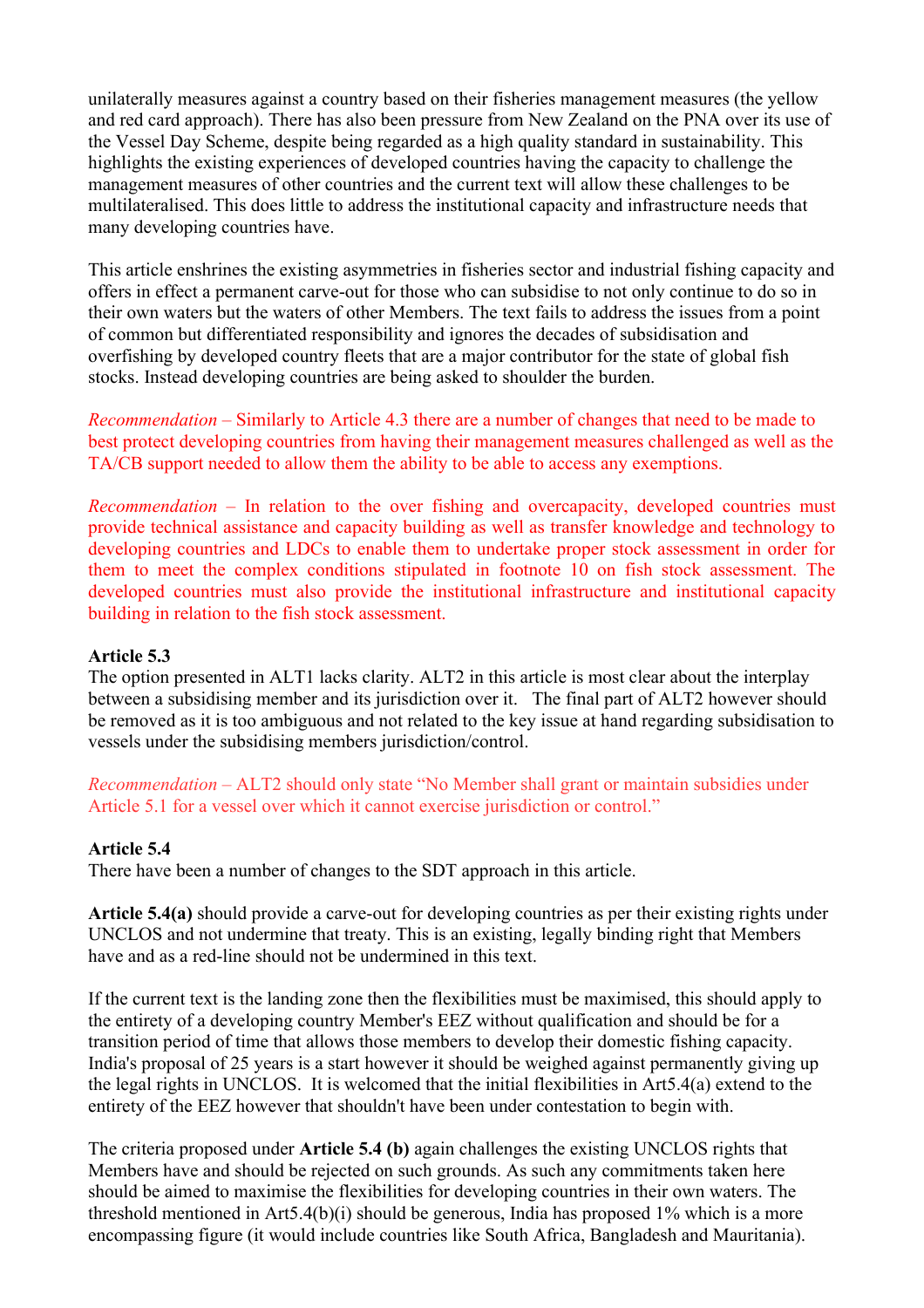The criteria in (b)(ii) again is currently limited to 12 nautical miles which is insufficient as some small-scale fishers go beyond this distance, disqualifying them from essential assistance.

*Recommendation* – That the carve-out should be based upon a Members EEZ in line with the sovereign legal rights that exist under UNCLOS. This would see the prohibitions in Article 5.1 not apply to a Member subsidising fishing in areas under its jurisdiction.

Recommendation – The concession of a Member's rights under UNCLOS creates an imbalanced text that time limited flexibilities do not even out.

#### **Article 6: Specific Provisions for LDC Members**

The carve-out for LDC Members under **Article 6.1** is welcomed. However given that a number of LDCs are graduating soon the issue remains how to adequately deal with the transition. This will require sufficient timelines and TA/CB to ensure that they are not overburdened. LDCs need to be strategic and ensure that the provisions of developing countries also benefit them as even after graduation they would not be able to implement such burdensome commitments.

## **Article 7: Technical Assistance and Capacity Building**

The establishment of a fund with only voluntary contributions creates an imbalance between the extensive commitments being undertaken by developing countries and the capacity support needed to be able to meet them. The existing asymmetries will be further exacerbated as developing countries will be unable to meet the requirements to access flexibilities.

Article 24 of the UN Fish Stock Agreement on Special Requirements of Developing Countries<sup>[3](#page-5-0)</sup> text offers a precedent that is binding and appropriate for the WTO negotiations. To ensure consistency across global agreements (like has been used with definitions under PSMA etc) these should be imported into this agreement.

## The article states:

Article 24 Recognition of the special requirements of developing States

- 1. States shall give full recognition to the special requirements of developing States in relation to conservation and management of straddling fish stocks and highly migratory fish stocks and development of fisheries for such stocks. To this end, States shall, either directly or through the United Nations Development Programme, the Food and Agriculture Organization of the United Nations and other specialized agencies, the Global Environment Facility, the Commission on Sustainable Development and other appropriate international and regional organizations and bodies, provide assistance to developing States.
- 2. In giving effect to the duty to cooperate in the establishment of conservation and management measures for straddling fish stocks and highly migratory fish stocks, States shall take into account the special requirements of developing States, in particular:
	- (a) the vulnerability of developing States which are dependent on the exploitation of living marine resources, including for meeting the nutritional requirements of their populations or parts thereof;
	- (b) the need to avoid adverse impacts on, and ensure access to fisheries by, subsistence, small-scale and artisanal fishers and women fish workers, as well as indigenous people in developing States, particularly small island developing States; and
	- (c) the need to ensure that such measures do not result in transferring, directly or indirectly, a disproportionate burden of conservation action onto developing States.

It is also important to ensure that the commitments being undertaken by Developing Countries are conditional upon SDT being provided. This will ensure that developing countries aren't caught out by insufficient transition periods.

<span id="page-5-0"></span><sup>3</sup> https://www.un.org/depts/los/convention\_agreements/texts/fish\_stocks\_agreement/CONF164\_37.htm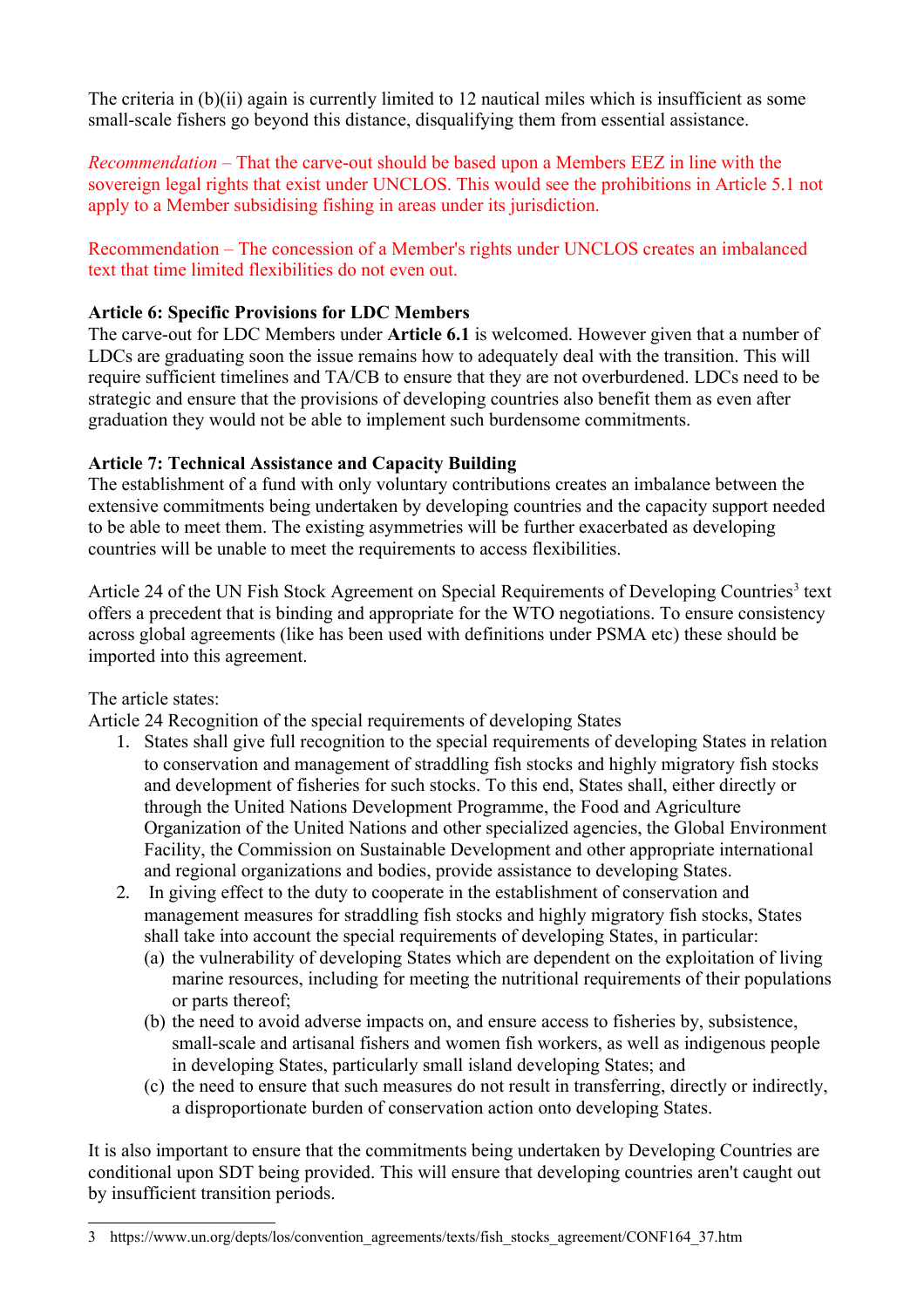*Recommendation* – There must be equivalent commitments by developed countries in TA/CB to those taken elsewhere by developing countries. This should be seen as a metric to determine the level of genuine interest that there is in improving and promoting sustainable fisheries. Commitments by developing countries must be contingent upon the provision of TA/CB. In addition, the SDT must be specific and expanded to avoid the need to negotiate for funds at a later stage after other concessions have been made.

*Recommendation* – In relation to the fish stock and overcapacity and overfishing, developed countries must provide technical assistance and capacity building as well as transfer knowledge and technology to developing countries and LDCs to enable them to undertake proper stock assessment in order for them to meet the complex conditions stipulated in footnote 10 on fish stock assessment. The developed countries must also provide the institutional infrastructure and institutional capacity building in relation to the fish stock assessment.

#### **Article 8: Notification and Transparency**

**Article 8.1** sets out an extensive set of notifications for Members. The requirements to meet the existing commitments under Article 25 of the SCM Agreement is expected for coherence across WTO agreements (however Article 8.1(a)(ii) goes beyond).

There are two main concerns about this article. The first is the extensive amount of notifications required on top of what is already expected from Members under the SCM Agreement, something that many developing countries currently struggle to comply with. These are burdensome obligations for developing countries and despite the best endeavour language in Article 8.1(b) this will be an issue for Members to meet if they want to access any flexibilities in the Agreement.

Secondly the information required in 8.1(a)(ii) and 8.1(b) are fisheries management information that should not be required as a notification for the WTO. The information may be present in other forums where such information is given under different circumstances (without the ability of other Members to challenge the management measures).

Footnote 13 needs to be reassessed. Using a global marine capture de minimis approach to notification is not an appropriate approach to assessing a Member's ability to notify. Based on 2019 FAO data a country like Papua New Guinea has a higher percentage of global marine capture than Australia and New Zealand yet has much lower capacity to meet notifications. The key issue is capacity for notification and that should be supported and addressed as opposed to creating new criteria to differentiate between developing countries.

**Article 8.1***bis* requires notifications pertaining to non-specific fuel subsidies. Any commitments must be in line with existing ASCM commitments and not go beyond.

*Recommendation* – The inclusion of management measures and stock information should not be included in as required notifications. Failing this, the best endeavour language should be moved to a separate article to avoid capture in the requirement for accessing flexibilities.

*Recommendation* – Removal of the differentiation in footnote 13 for developing country reporting requirements.

**Article 8.2(b)** on forced labour is an issue that should be addressed in the relevant forum like the International Labour Organization. This is a binding commitment to inform on an annual basis with only additional relevant information being "to the extent possible" for a Member.

*Recommendation* – Article 8.2(b) be removed from the text.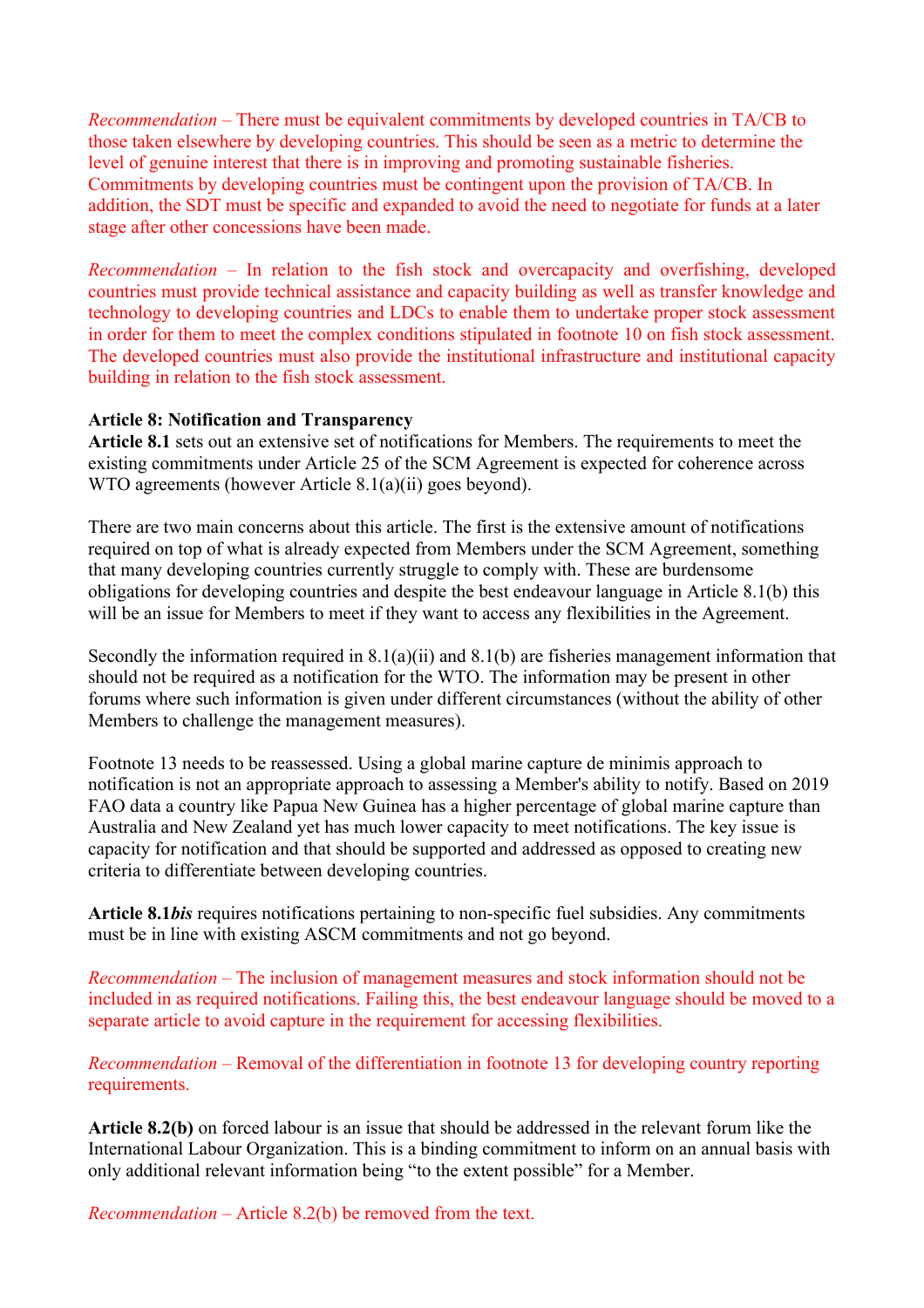**Article 8.2(c)** commits Members to notify the details of access agreements between Members, this should be removed. Access agreements are negotiated by countries and based on certain conditions the access rights are granted. The price which are the access fees is always confidential and it gives the bargaining power to small states. Even though there has been a scaling back of information being notified in this new text, by divulging even this level of information, the developed countries which are the vessel holders are trying to create a market for themselves to compete and also set the revenue parameter for the small states. While there is a caveat in **Article 8.6** that says there is no requirement to provide confidential information, it should remove the requirement to report on access agreements.

In addition, the exclusion of Access agreements from the scope of the agreement raises the question as to why there is a need to report on them under transparency provisions. This should be treated as a red line as it will greatly benefit those fishing nations who already have vessel capacity.

*Recommendation* – Article 8.2 (b) and (c) should be removed from the text as it applies to activities outside the scope of the agreement and is not necessary. Further it would undermine the ability of developing countries with fisheries resources to leverage their position in negotiations regarding fisheries access, this has further implications for governments who use access fees for government revenue.

**Article 8.3** is the requirement within one year from the entry into force of the Agreement for a Member to inform the committee of its measures taken to implement the Agreement. This sets out a burdensome obligation for developing countries to meet. **Article 8.4** is similar to Art8.3 but in regards to the fisheries regime that a Member has including the laws, regulations and administrative procedures.

**Article 8.5** offers other Members extensive opportunities to request information from members included in Art8.1 and 8.2. This is problematic as it allows Members to police the notifications of other Members. This will most likely advantage those developed countries who have the capacity and resources to investigate such things.

The requirements under **Article 8.6** link the flexibilities in Articles 4.3, 5.1.1, 5.4, and Article 6 to the ability to meet the notification requirements. The linking of the flexibilities (including for LDCs) advantages those with the capacity to notify (developed countries) and disadvantages those who don't (many developing countries). It is also an inappropriate way to provide flexibilities under the Special and Differential Treatment mandate.

The text in Article 8.6 (a) requires the notifications in Article 8.1 to be met in order to allow the flexibilities to be accessed. This would include those mentioned in Art8.1(b) to the extend possible. This is problematic as it is expected (as per the Chair's comments) that developing countries would provide such notification every four years. This undermines the best endeavour language of the article and could be used to force developing countries to meet those notification requirements at the same rate as developed countries in order to access the flexibilities. Article 8.6(b) is more direct and commits countries to meeting the requirements of Art8.1(b) in order to access to flexibilities in Article 4.3 and 5.1.1. Again those countries with capacity would be most able to benefit from this.

*Recommendation* – Remove Article 8.5 or make best endeavour language. Article 8.6 should be delinked from the flexibilities as it disadvantages those (developing countries) who currently lack capacity to notify.

*Recommendation* – That information on management measures that may be provided to other bodies should be accessed through them to prevent duplicating resources as well as respecting the different nature of the organisations that information is being provided to.